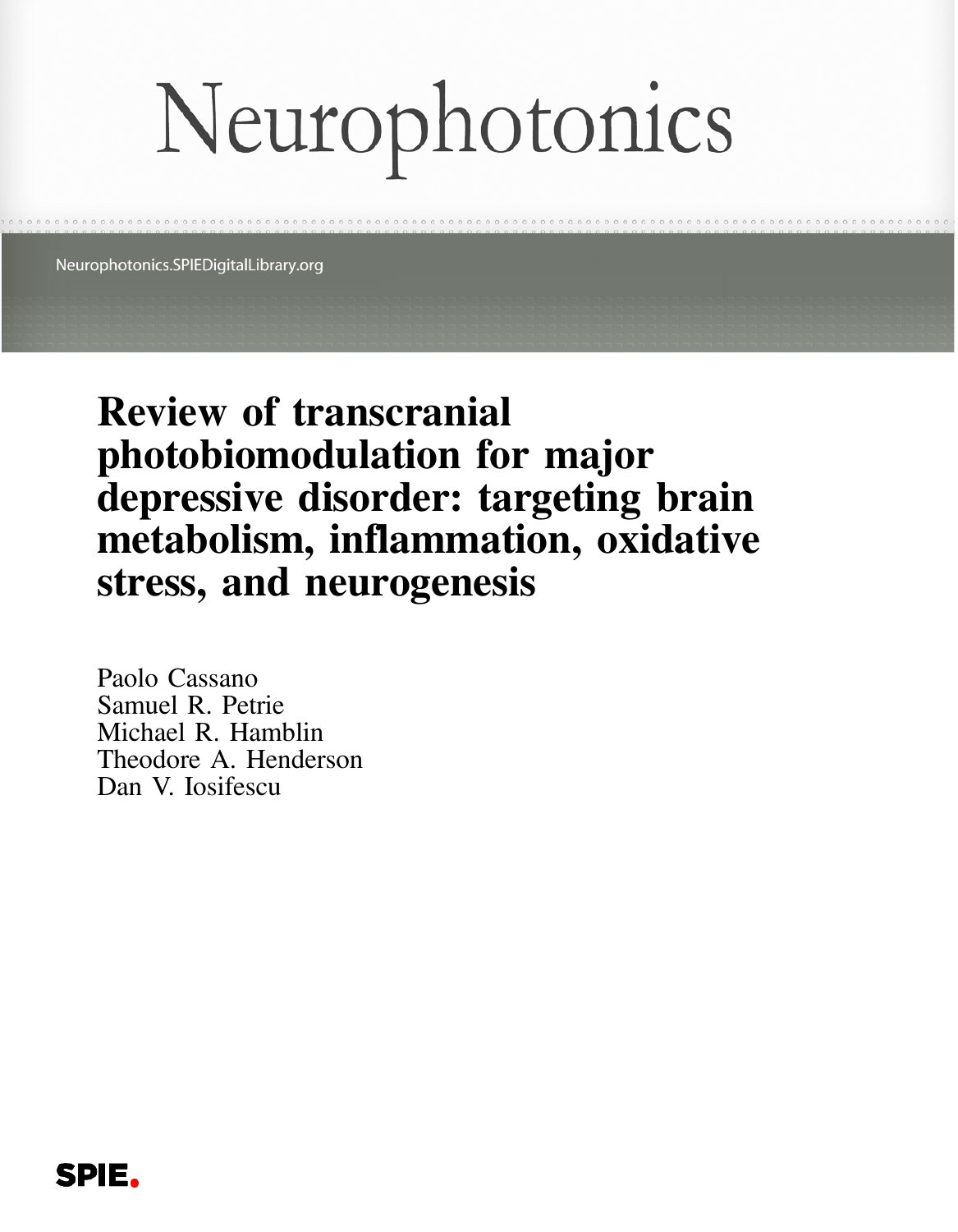### <span id="page-1-0"></span>Review of transcranial photobiomodulation for major depressive disorder: targeting brain metabolism, inflammation, oxidative stress, and neurogenesis

**Paolo Cassano,ªb[,\\*](#page-1-0) Samuel R. Petrie,ª Michael R. Hamblin,<sup>c,d,e</sup> Theodore A. Henderson,<sup>f,g</sup> and Dan V. Iosifescu<sup>h,i</sup><br>ªMassachusetts General Hospital, Depression Clinical and Research Program, One Bowdoin Square, 6th Flo** United States

b Harvard Medical School, Department of Psychiatry, 401 Park Drive, Boston, Massachusetts 02215, United States

c Massachusetts General Hospital, Wellman Center for Photomedicine, 50 Blossom Street, Boston, Massachusetts 02114, United States

<sup>d</sup>Harvard Medical School, Department of Dermatology, 55 Fruit Street, Boston, Massachusetts 02114, United States

e Harvard-MIT Division of Health Sciences and Technology, 77 Massachusetts Avenue, Cambridge, Massachusetts 02139, United States f Synaptic Space, 3979 East Arapahoe Road, Littleton, Colorado 80122, United States

g Neuro-Laser Foundation, Suite 420, 215 South Wadsworth, Lakewood, Colorado 80226, United States

h Mount Sinai Medical School, Mood and Anxiety Disorders Program, 1428 Madison Avenue, New York, New York 10029, United States

i Mount Sinai Medical School, Department of Psychiatry and Neuroscience, 1 Gustave L. Levy Place, New York, New York 10029, United States

Abstract. We examined the use of near-infrared and red radiation (photobiomodulation, PBM) for treating major depressive disorder (MDD). While still experimental, preliminary data on the use of PBM for brain disorders are promising. PBM is low-cost with potential for wide dissemination; further research on PBM is sorely needed. We found clinical and preclinical studies via PubMed search (2015), using the following keywords: "near-infrared radiation," "NIR," "low-level light therapy," "low-level laser therapy," or "LLLT" plus "depression." We chose clinically focused studies and excluded studies involving near-infrared spectroscopy. In addition, we used PubMed to find articles that examine the link between PBM and relevant biological processes including metabolism, inflammation, oxidative stress, and neurogenesis. Studies suggest the processes aforementioned are potentially effective targets for PBM to treat depression. There is also clinical preliminary evidence suggesting the efficacy of PBM in treating MDD, and comorbid anxiety disorders, suicidal ideation, and traumatic brain injury. Based on the data collected to date, PBM appears to be a promising treatment for depression that is safe and welltolerated. However, large randomized controlled trials are still needed to establish the safety and effectiveness of this new treatment for MDD. © The Authors. Published by SPIE under a Creative Commons Attribution 3.0 Unported License. Distribution or reproduction of this work in whole or in part requires full attribution of the original publication, including its DOI. [DOI: [10.1117/1.NPh.3.3.031404](http://dx.doi.org/10.1117/1.NPh.3.3.031404)]

Keywords: near-infrared radiation; photobiomodulation; low-level laser therapy; major depressive disorder; metabolism; inflammation; neurogenesis; oxidative stress; near-infrared; NILT; low-level light therapy.

Paper 15060SSVR received Dec. 28, 2015; accepted for publication Feb. 2, 2016; published online Mar. 4, 2016.

#### 1 Introduction

Infrared (IR) light is ubiquitously present to most life on the earth. Of the total amount of solar energy reaching the human skin, 54% is IR and 30% is IR type A—near-infrared—(NIR; with a wavelength range of 760 to 1440 nm),<sup>1</sup> which penetrates through the human skin and reaches deeply into tissue, depending on wavelength and energy. $2$ 

NIR is used to treat a variety of conditions such as muscle pain, $3$  wounds, $4$  neuropathic pain, $5$  and headache.<sup>[6](#page-8-0)</sup> NIR is also used for wellness and lifestyle purposes such as for cosmetic improvement in peri-orbital wrinkles.<sup>[7,8](#page-8-0)</sup> The clinical use of NIR light applied in NIR-spectroscopy dates from the mid-1980s, when it was used for monitoring of the brain in the neonate and the fetus.<sup>9</sup>

The use of transcranial phototherapy for treating brain disorders started with its application to acute stroke. Numerous pre-clinical animal studies<sup>[10](#page-8-0)–[12](#page-8-0)</sup> suggested that the application of NIR laser (810 nm) to the head at various times (hours) after induction of an acute stroke had beneficial effects on subsequent neurological performance and reduced lesion size. Evidence was obtained for the anti-inflammatory, anti-apoptotic, and proneurogenesis effects in the brain stimulated by this approach.[13,14](#page-8-0) These promising animal studies led to the conduction of a series of clinical trials called NeuroThera Effectiveness and Safety Trials (NEST). All together there were three large studies conducted in 1410 stroke patients [NEST-1  $(n = 120)$ , NEST-2  $(n = 660)$ , NEST-3  $(n = 630)$ ] that demonstrated that NIR light delivered transcranially with a class-IV laser is safe, with no significant differences in rates of adverse events with NIR, when compared to sham exposure.<sup>[15](#page-8-0)–[17](#page-8-0)</sup> Other preclinical studies and clinical trials have suggested that transcranial photobiomodulation (PBM: laser or light emitting diodes—LED) is safe and effective for acute<sup>[18](#page-8-0)–[22](#page-8-0)</sup> and chronic<sup>23–[25](#page-8-0)</sup> traumatic brain injury (TBI) and has beneficial effects on neurodegenerative diseases (Alzheimer's and Parkinson's).<sup>[26,27](#page-8-0)</sup>

For the transcranial treatment of major depressive disorder (MDD), both PBM LEDs and lasers have been experimentally tested, although PBM is not FDA-approved for the treatment of MDD. Certain forms of PBM treatment are also referred to as low-level light therapy (LLLT), since it utilizes light at a low power (0.1 to 0.5 W output at the source) to avoid any heating of tissue. The irradiance of the PBM medical devices (or power density) typically ranges from 1 to 10 times the NIR irradiance from sunlight on the skin  $(33.6 \text{ mW/cm}^2$  at the zenith).

<sup>\*</sup>Address all correspondence to: Paolo Cassano, E-mail: pcassano@mgh [.harvard.edu](mailto://(null)pcassano@mgh.harvard.edu)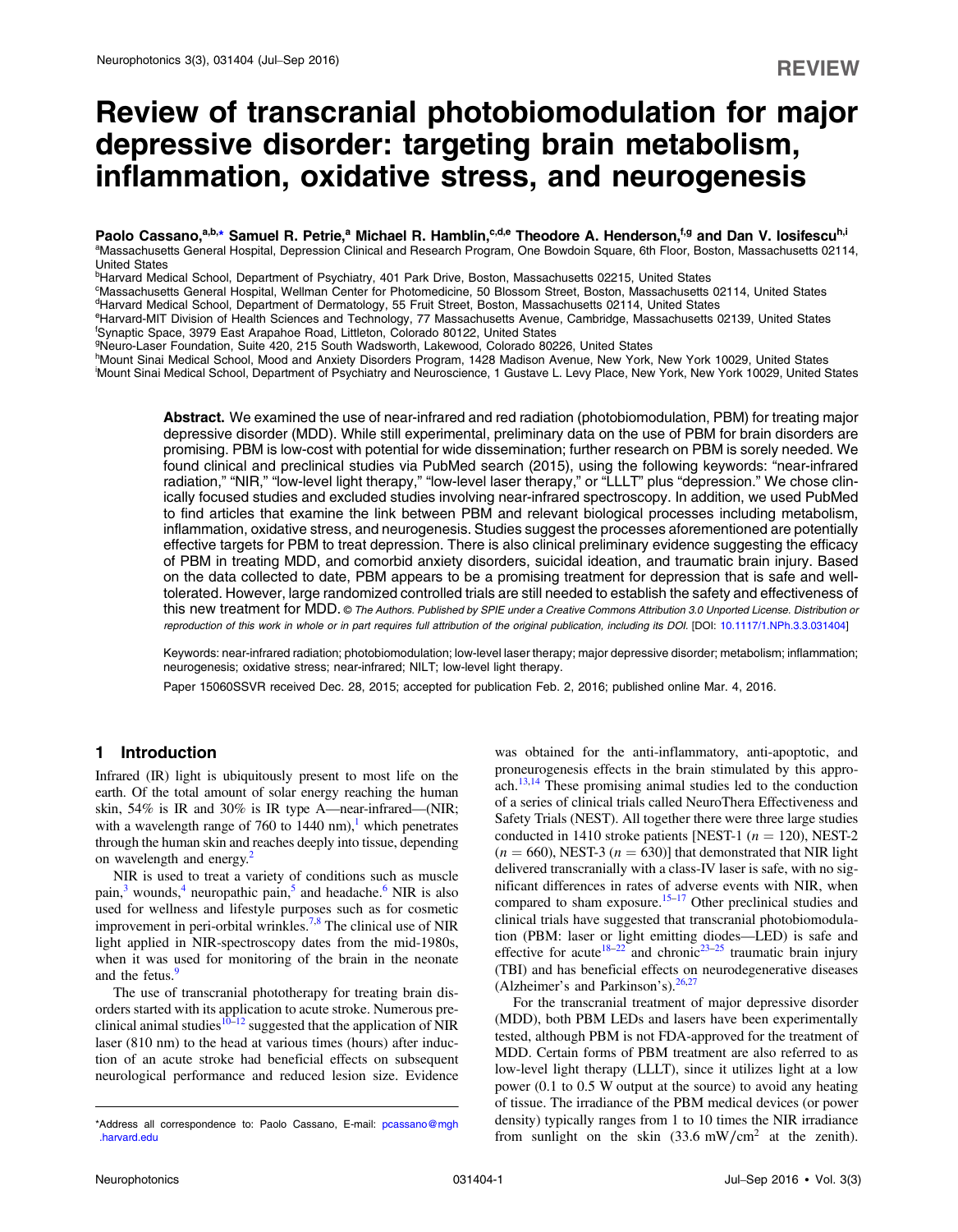<span id="page-2-0"></span>However, most PBM medical devices only deliver light energy at one or two selected wavelengths, as opposed to the whole spectrum of IR that is contained in sunlight. To our knowledge and to this date, transcranial PBM treatment has not caused any retinal injury—one of the most likely postulated adverse events, although care is taken routinely in such studies to protect the eyes with goggles or eye covers.<sup>[28](#page-8-0)</sup>

In this review, we will first discuss the mechanisms of action by which NIR and red light (PBM) might improve symptoms of depression, and then present the clinical evidence for their use as a treatment for MDD and other comorbid psychiatric syndromes.

#### 2 Methods

We found clinical and preclinical studies via PubMed search (December 15, 2015), using the following keywords: "nearinfrared radiation," "NIR," "low-level light therapy," "lowlevel laser therapy," or "LLLT" plus "depression." We chose studies that had a clinical focus, and we excluded studies involving NIR spectroscopy. We also located studies using the references from the articles found in the PubMed search. As the searched literature encompassed different conditions and disorders frequently comorbid with depression, a specific section of this review was devoted to the effect of PBM on psychiatric comorbidity. In the latter section, the following conditions were included, based on available literature: TBI, anxiety and post-traumatic stress syndromes, insomnia, and suicidal ideation. The literature search for the use of PBM to treat comorbid conditions was neither systematic nor extensive, but rather a secondary focus of this review. The information is presented in an organized fashion to allow the reader to easily grasp the potential applications of PBM for the treatment of depression and of its comorbid conditions. To attain this goal, the authors have allowed a margin of redundancy, by distributing different information derived from any given publication in separate sections of this review. To avoid an artificial inflation of the extant literature on the chosen topic, we referenced the main authors—and when appropriate their affiliation—when referring to the same articles more than once. The reader will find a table summarizing the six key clinical articles reviewed, also to avoid unintended inflation of the literature. The six clinical reports included in this review where extracted from a pool of 58 articles, that were originally identified with the literature search.

In addition, we used PubMed to find articles that examined the link between PBM and each of the various biological processes including metabolism, inflammation, oxidative stress, and neurogenesis.

#### 3 Targeting Brain Metabolism

Multiple studies have reported regional and global hypometabolism in MDD, which could be related (either causally or con-sequentially) to the neurobiology of mood disorders.<sup>29-[32](#page-8-0)</sup> Positron emission tomography studies have shown abnormalities in glucose consumption rates and in blood flow in several brain regions of subjects with major depression.<sup>[33](#page-8-0)</sup> Moreover, metabolic abnormalities in the anterior cingulate, the amygdala-hippocampus complex, the dorsolateral prefrontal cortex (DLPFC), and inferior parietal cortex seem to improve after antidepressant treatment or after recovery. $34-36$  $34-36$ 

With phosphorus magnetic resonance spectroscopy  $(^{31}P-MRS)$ , the baseline pool of nucleotide triphosphate (NTP)—a product of the cellular utilization of glucose and a marker of the cellular energy availability—was low in subjects who subsequently responded to antidepressant treatment.<sup>[32](#page-8-0)</sup> Iosifescu et al.<sup>32</sup> also demonstrated for the first time with 31P-MRS a correlation between treatment response (to a regimen that combined antidepressants and triiodothyronine) and restoration of a higher NTP pool (with compensatory decrease in phosphocreatine) in the anterior cingulate cortex. This study suggests a pathway to antidepressant response based on restoration of a high cellular energy state. In fact, phosphocreatine represents a long-term storage depot of energy, while NTP and ATP are energy-rich molecules that are readily available to the cell. The same authors replicated the aforementioned findings in MDD subjects treated with standard antidepressants (Iosifescu et al., unpublished). In this cohort, 31P-MRS metabolite changes were noted in brain-only voxels of responders, but not in nonresponders to antidepressants.

In experimental and animal models, PBM (NIR and red light) noninvasively delivers energy to the cytochrome c oxidase and by stimulating the mitochondrial respiratory chain leads to increased ATP production (see Fig.  $1$ ).<sup>[37](#page-8-0)–[39](#page-9-0)</sup> A study of the effects of NIR on patients with MDD found that a single session of NIR led to a marginally significant increase in regional cerebral blood flow.[40](#page-9-0) Whether the observed changes in cerebral blood flow resulted from fundamental changes in neuronal metabolism or changes in vascular tone remain to be clarified. Given the correlation of both hypometabolism and abnormal cerebral blood flow with MDD, the beneficial effect of NIR on brain metabolism is one potential mechanism for its antidepressant effect.

#### 4 Targeting Inflammation

Animal and clinical research suggests that the inflammatory arm of the immune system contributes to MDD. Post-mortem gene expression profiling on tissue samples from Brodmann area 10



Fig. 1 Cellular targets of NIR radiation mechanisms of transcranial NIR for psychiatric disease. The NIR photons are absorbed by cytochrome c oxidase in the mitochondrial respiratory chain. This mitochondrial stimulation increases production of ATP but also activates signaling pathways by a brief burst of ROS. This signaling activates antioxidant defenses reducing overall oxidative stress. Proinflammatory cytokines and neuroinflammation are reduced. Neurotrophins such as brain-derived neurotrophic factor are upregulated, which in turn activate synaptogenesis (formation of new connections between existing neurons) and neurogenesis (formation of new neurons from neural stem cells).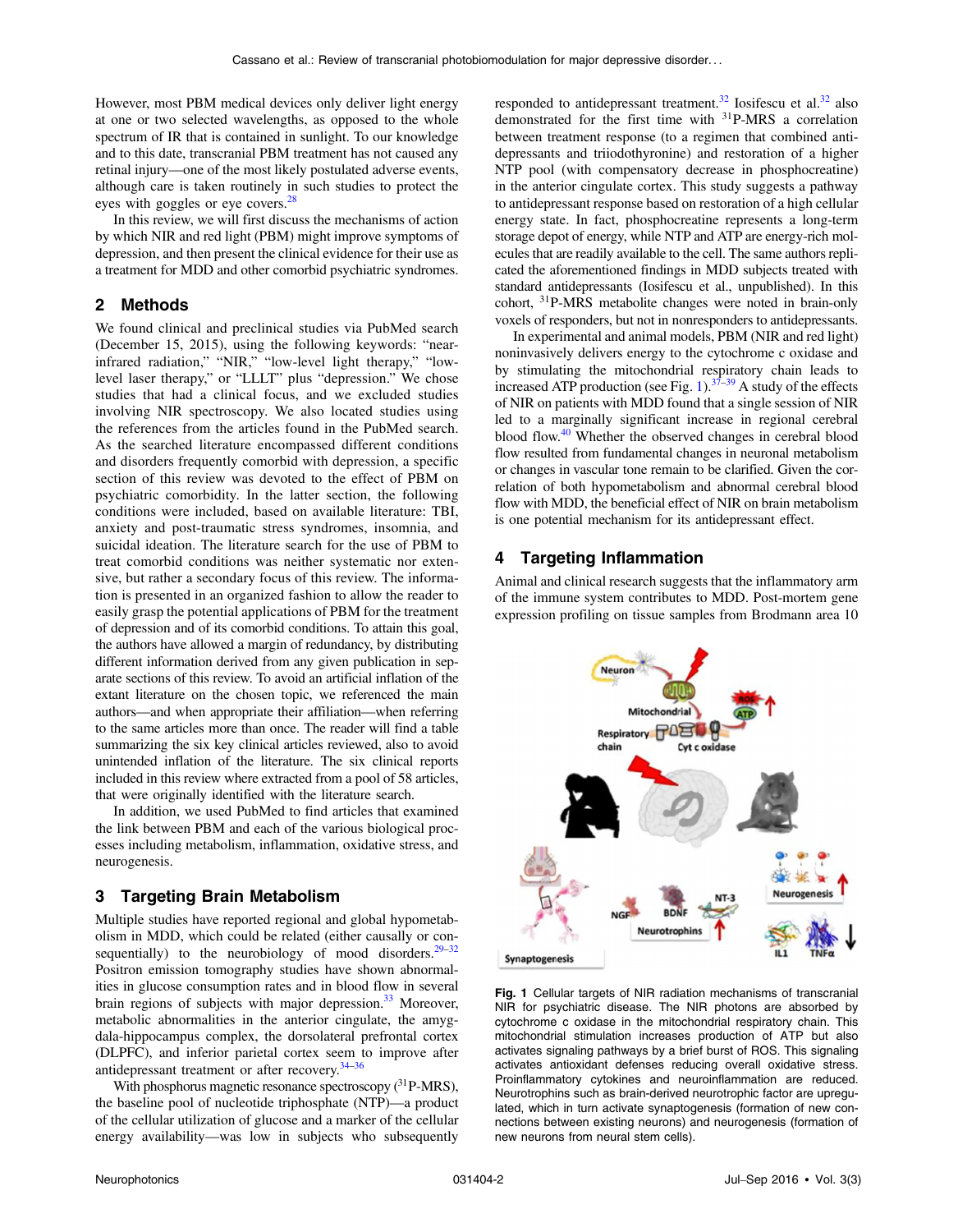(BA10—prefrontal cortex) have shown that MDD is characterized by increased inflammation and apoptosis.<sup>41</sup> In a case-control study, Simon et al. $42$  found that antidepressant-naive MDD subjects had significant elevations in the following cytokines and chemokines when compared to healthy controls: MIP-1 $\alpha$ , IL-1 $\alpha$ , IL-1 $\beta$ , IL-6, IL-8, IL-10, Eotaxin, GM-CSF, and IFN $\gamma$ . Although IL-10 is an anti-inflammatory cytokine, the results suggested that the elevated levels of this IL-10 were likely induced in response to the overall elevation of proinflammatory cytokine levels. In a review of the research on inflammation in  $MDD$ , Raison et al. $43$  proposed that proinflammatory cytokines might cause brain abnormalities that are characteristic of MDD. Indeed, animal research has shown that IL-1 mediates chronic depression in mice by suppressing hippocampal neurogenesis.<sup>44</sup>

One proinflammatory cytokine that may be of particular relevance to depression is CSF IL-6 (IL6 measured in cerebrospinal fluid). In a recent report, patients with MDD had significantly higher CSF IL-6 levels compared to healthy controls; CSF IL-6 levels were significantly higher than in the serum, and there was no significant correlation between CSF and serum IL-6 levels.<sup>[45](#page-9-0)</sup> These findings are consistent with a prior report showing a positive correlation between CSF IL-6 levels and the severity of depression and suicide attempts, with the strongest correlation found in violent suicide attempters.<sup>[46](#page-9-0)</sup> One report in a smaller sample of depressed patients has shown that CSF IL- $6^{47}$  $6^{47}$  $6^{47}$  was lower or comparable to healthy controls.

NIR light and red light (600 to 1600 nm) decreased synovial IL-6 gene expression (decreased mRNA levels) in a rat model of rheumatoid arthritis. $48 \text{ In another study, NIR } (810 \text{ nm})$  $48 \text{ In another study, NIR } (810 \text{ nm})$  used as a treatment for pain in patients with rheumatoid arthritis decreased production of the following proinflammatory cytokines: TNF- $\alpha$ , IL-1 $\beta$ , and IL-8.<sup>[49](#page-9-0)</sup> Khuman et al.<sup>[50](#page-9-0)</sup> showed that transcranial NIR improved cognitive function and reduced neuroinflammation as measured by Iba1+ activated microglia in brain sections from mice that had suffered a TBI. Finally, NIR (970 nm) has been found to be an effective treatment for inflammatory-type acne.<sup>51</sup> In summary, it is reasonable to predict that transcranial NIR treatment would likewise have an anti-inflammatory effect in patients suffering from MDD.

#### 5 Targeting Oxidative Stress

Research has demonstrated a correlation between MDD and vulnerability to oxidative stress. $52$  For example, depression-induced rats show a significant decrease in glutathione peroxidase (GSH- $Px)$  activity in the cortex.<sup>[53](#page-9-0)</sup> Glutathione (GSH) is the most abundant and one of the important antioxidants in the brain; GSH-Px enzymes protect against oxidative stress via reducing hydroper-oxides and scavenging free radicals.<sup>[54](#page-9-0)</sup> GSH also appears reduced in the brains of MDD subjects.<sup>55</sup> Additionally, a study by Sarandol et al.<sup>[52](#page-9-0)</sup> demonstrated that MDD patients have higher levels of malondialdehyde, a toxic molecule and a biomarker of oxidative stress.<sup>56</sup> Moreover, depressed patients have more red blood cell (RBC) oxidation compared to healthy controls. $52$  In the same study, the authors found a significant positive correlation between RBC superoxide dismutase (SOD) activity and depression severity. SOD serves to catalyze the removal of the toxic superoxide radical. $57$  Thus, elevated SOD activity in depressed patients might indicate higher levels of oxidative stress. Finally, catalase activity and nitric oxide (NO) levels have also been shown to be lower in depressed patients than in healthy controls. $58$  Catalase is an enzyme that protects cells against damaging reactive oxygen species (ROS) via degradation of hydrogen peroxide to water and oxygen.<sup>59</sup> NO has protective effects against cell damage, which are likely due to its pleiotropic functions in regulating antioxidant enzymes and many other aspects of cell metabolism. $60,61$ 

Oxidative stress may be an effective target for antidepressant treatments. However, successful treatments for MDD vary in regard to their protective effects against oxidative stress. $52,53,62$ Animal research suggests that PBM may have beneficial effects on oxidative stress. In a rat model of traumatized muscle, NIR (904 nm) blocked the release of harmful ROS and the activation of the transcription factor, nuclear factor κB (NF-κB), both induced by muscle trauma. Trauma activates NF-κB by destroying a specific protein inhibitor of NF-κB called IκB, and this destruction was inhibited by NIR light. Furthermore, NIR reduced the associated overexpression of the inducible form of nitric oxide synthase (iNOS) and reduced the production of collagen.<sup>[63](#page-9-0)</sup> This regulation of iNOS is important because excessive levels of iNOS can lead to formation of large amounts of NO that combine with superoxide radicals to form the damaging species peroxynitrite, and can interfere with the protective benefits of other forms of NO synthase. $64$  These findings suggest that NIR protects against oxidative stress induced by trauma. Finally, an in vitro study of the effects of red light and NIR (700 to 2000 nm) on human RBCs found that NIR significantly protected RBCs against oxidation.<sup>65</sup>

#### 6 Targeting Neurogenesis

A large body of research has demonstrated a link between stressinduced suppression of neurogenesis in the dentate gyrus  $(DG)$  and episodes of major depression.<sup>[66](#page-9-0)–[69](#page-9-0)</sup> Additionally, MDD patients tend to exhibit significant hippocampal atrophy. $\frac{70}{10}$  $\frac{70}{10}$  $\frac{70}{10}$ Although there is a general consensus among reviewers that stress-induced suppression of hippocampal neurogenesis is not by itself a causal factor in the development of depression,  $71-73$  $71-73$  $71-73$ studies demonstrate that many of the therapeutic effects of antidepressant treatments might be dependent on increasing DG neurogenesis.[74](#page-9-0),[75](#page-9-0)

Animal research has shown that PBM stimulates neurogenesis and protects against cell death. Data suggest that red light, close to the NIR spectrum (670 nm), protects the viability of cell culture after oxidative stress, as indicated by mitochondria membrane potentials. $74$  NIR also stimulates neurite outgrowth mediated by nerve growth factor, and this effect could also have positive implications for axonal protection.<sup>[76](#page-9-0)</sup> Neuroprotective effects of red light (670 nm) were documented in in vivo models of mitochondrial optic neuropathy.[77,78](#page-9-0) Red light close to NIR spectrum (670 nm) has also been shown to protect neuronal cells against cyanide.<sup>79</sup> In animal models of TBI, NIR  $(810nm)$ appears to be an effective treatment and improves neurogenesis and synaptogenesis, via increase of brain-derived neurotrophic factor (BDNF).[18](#page-8-0),[20,](#page-8-0)[80](#page-9-0)–[82](#page-9-0) In addition, NIR improves memory performance in middle-aged mice. $83$ 

In summary, PBM increases neurotrophins, neurogenesis, synaptogenesis, and ATP, while it reduces inflammation, apop-tosis, and oxidative stress.<sup>[84](#page-9-0)</sup> Through these mechanisms, PBM has the potential to be an effective treatment for MDD and comorbid disorders.

#### 7 Treatment Parameters and Penetration of Transcranial Photobiomodulation

Prior to examining the effects of transcranial PBM on depressive symptoms, it is necessary to clarify that in our review the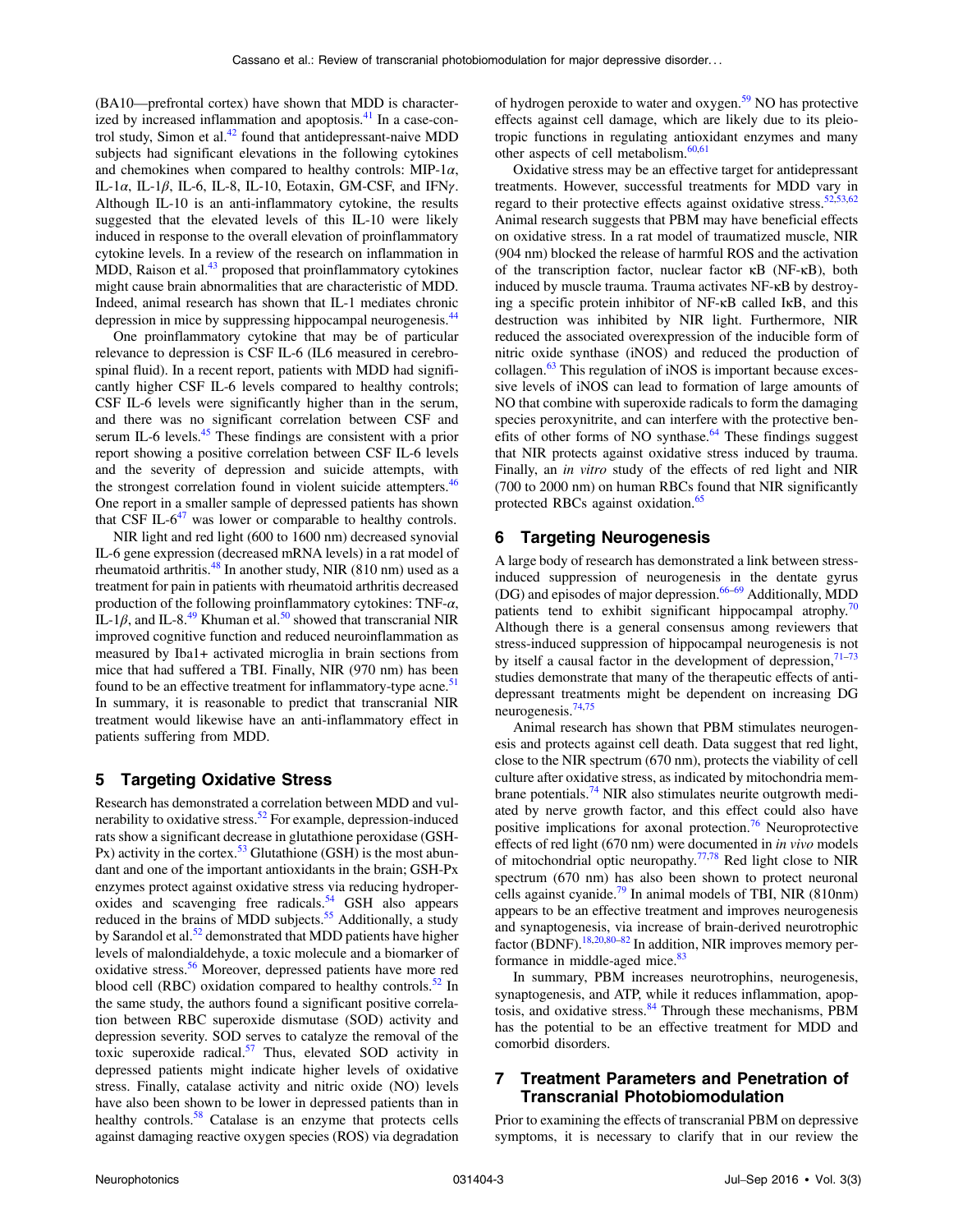reported dosimetry refers to the properties of the light at the skin surface. Both the irradiance [power density: amount of electromagnetic energy (Joule) delivered per second on  $1 \text{ cm}^2$  of surface] and the fluence [energy density: amount of electromagnetic energy (Joule) delivered on  $1 \text{ cm}^2$  of surface within a given treatment session] reported for each study refer to the light at skin level. It is critical to distinguish between the light energy delivered to the skin surface and that delivered to the target tissue. In the mouse brain, the distance from skin surface to the depth of the brain is about 2 mm. In contrast, in humans, up to 2 to 3 cm of intervening skin, skull, cerebrospinal fluid, and brain needs to be penetrated to adequately irradiate a target site, such as the prefrontal cortex. Therefore, it is necessary to deliver sufficient fluence to the skin surface in order for sufficient fluence to reach target areas of the human brain. A measurable power of NIR (808 nm) was traced at 4 cm from the surface of the skin in unfixed cadaver brains  $(n = 8)$  with a 5-W laser device. In this experiment, the light with 808 nm (NIR) wavelength was superior to the 940 (NIR) and 660 nm (red) light in terms of penetration.<sup>[85](#page-9-0)</sup> In recently slaughtered sheep heads, a 15-W laser device produced a 2.9% penetration of NIR  $(810 \text{ nm})$  at 3 cm from skin surface.<sup>[86](#page-9-0)</sup> Different groups have found quite different levels of penetration for LED devices. Henderson and Morries $86$  found that energy from a 0.2-W LED device for red (650 nm) and NIR (800 nm) light did not penetrate 2 mm of ex vivo human skin. Significantly better penetration was reported by Jagdeo et al. $87$  who used a 0.5-W LED device in fixed cadaver heads  $(n = 3)$  for NIR (830 nm) and claimed to deliver 2% of the light after penetrating 1 cm from the skin surface on frontal areas. A 2% to 3% penetration rate allows an NIR fluence on the brain equivalent to the fluence inducing neurological benefit in animal model studies. $84$ However, depending on parameters used, the expected brain depth of irradiation might vary from only the most superficial cortex to its whole width (including sulci), always in proximity of the light source.

#### 8 Transcranial Photobiomodulation in Healthy Volunteers

In a study from the University of Texas (Austin), Barrett and Gonzalez-Lima tested the effect of transcranial PBM on memory and attention in undergraduates enrolled in an introduc-tory psychology class.<sup>[88](#page-10-0)</sup> Forty subjects were enrolled in this double-blind, sham controlled study on NIR light. The sham acted as placebo, and consisted of just enough light to warm up the skin of the forehead with no significant irradiation to the brain. They delivered one session of NIR light to the right forehead, targeting the right frontal pole of the cerebral cortex, which is the most anterior portion of the right prefrontal cortex (Brodmann's area 9 and 10). They used the EEG sites (FP2) to center their light source toward the right frontal eminence. The instrument used was a class-IV laser CG-5000 (Cell Gen Therapeutics) and the parameters were the following: wavelength: 1064 nm (NIR light), irradiance: 250 mW∕cm<sup>2</sup>, fluence: 60 J/cm<sup>2</sup>, time: 4 min per site (two sites)<sup>[88](#page-10-0)</sup> (Table 1). Similar parameters have been used clinically with comparable instruments (by Cell Gen Therapeutics) for the treatment of lower back pain, sciatica, and migraine headaches. It was estimated that 2% of the NIR light passed the cranial bone and reached the brain. The authors observed that the undergraduates who received the NIR light had faster reaction times after 2 weeks, measured by the psychomotor vigilance test. They were more attentive to the light signals on the test screen and responded more promptly. The undergraduates who underwent PBM (NIR) also performed better in terms of memory. They were able to remember more easily a distribution of red and yellow squares on the screen and after a delay they were more likely to find the right match to the initial sample (from two options); their benefits were signaled by both the greater number of correct responses and by their faster retrieval of their memory (delayed match to sample).[88](#page-10-0) Barrett and Gonzalez-Lima also observed a lasting benefit in the overall affect of the undergraduates exposed to NIR light after 2 weeks, including in several dimensions possibly related to anxiety, such as being "afraid, scared, nervous, jittery, irritable, ashamed, upset, and distressed." This was assessed by the PANAS rating scale, which explores both positive and negative affect.<sup>88</sup> Possible confounding factors were the degree to which the undergraduates felt discouraged by the approaching finals or tests, or if they kept the enthusiasm that led them into their field of study. It is unclear from the experimental design if the effect on the overall affect was independent from the cognitive boosting effect, or if the two effects were psychologically connected.

#### 9 Preliminary Clinical Evidence for the Treatment of Depression with Transcranial Photobiomodulation

To this date, there are only two preliminary open studies of transcranial PBM for the treatment of MDD that have been published. Schiffer et al. (McLean Hospital, Belmont, Massachusetts) studied 10 depressed subjects (mean HAM-D-21 total score  $23.9 \pm 8.8$  SD). The study showed good tolerability of PBM, and a single exposure of the forehead to 810 nm LED gave a significant reduction in depression (HAM-D scale) in just 2 weeks, despite the fact that the PBM treatment was tested on a sample of patients suffering from treatment-resistant depression. $40$  The treatment consisted of a single session of PBM at two sites on the forehead, aiming at the DLPFC (on EEG sites F3 and F4 bilaterally). The LED instrument used was produced by the Marubeni America Corp. and the following parameters were applied: wavelength: 810 nm, irradiance: 250 mW/cm<sup>2</sup>, fluence: 60 J/cm<sup>2</sup>, and time: 4 min per site (two sites) $40$  (Table 1). Depressive symptoms were significantly decreased at weeks 2 and 4 (delta HAM-D-21 total score 13.2 and 6.5, respectively). The authors reported a 60% remission rate of MDD at week 2 (HAM-D-21 <10). Noticeably, depressive symptoms tended to creep back up at week 4 from the NIR treatment, suggesting that one single treatment, while sufficient in this population to produce remission, might have been inadequate to maintain it. Given the open and uncontrolled design, a placebo effect could not be assessed and ruled out; however, placebo effect tends to be marginal in patients with resistant depression.

Our group (Massachusetts General Hospital, Boston, Massachusetts) obtained preliminary data on the safety and efficacy of multiple sessions of transcranial PBM in MDD patients.<sup>89</sup> We enrolled eight adults diagnosed with MDD with at least moderate depressive symptoms. The inclusion and exclusion criteria were similar to the ones of Schiffer et al. $40$  We conducted a 7-week double-blind sham-controlled treatment, involving 3 weeks of NIR or sham twice a week followed by cross-over to 3 more weeks of NIR or sham, after a washout week. We reported data on the only four completers, who all received 3 weeks of active NIR followed by 3 weeks of sham.<sup>[89](#page-10-0)</sup> At each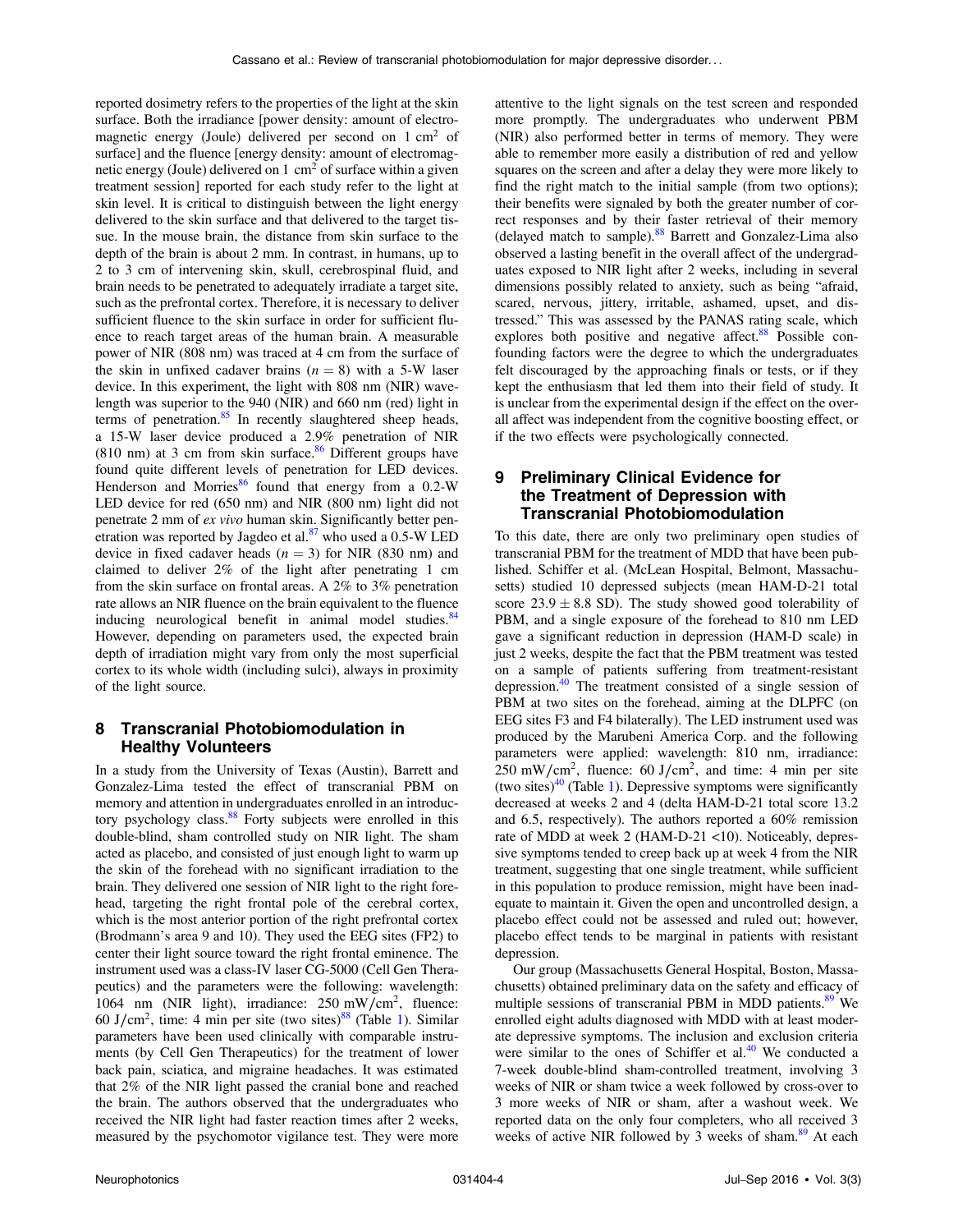| Table <sub>1</sub>                                                       |                                                                                 |                                                             |                                                                    | Parameters used in transcranial photobiomodulation for major depressive disorder and other related conditions, as well as in healthy volunteers                                                                                   |                                                                    |                                                                                             |
|--------------------------------------------------------------------------|---------------------------------------------------------------------------------|-------------------------------------------------------------|--------------------------------------------------------------------|-----------------------------------------------------------------------------------------------------------------------------------------------------------------------------------------------------------------------------------|--------------------------------------------------------------------|---------------------------------------------------------------------------------------------|
|                                                                          | Cassano et al. (2015)                                                           | et al. (2009)<br>Schiffer                                   | Morries et al. (2015)                                              | Naeser et al. (2014)                                                                                                                                                                                                              | Naeser et al. (2011)                                               | Barrett and Gonazalez-<br>Lima (2013)                                                       |
| Subjects                                                                 | 4MDD completers                                                                 | 10 Resistant MDD                                            | depression (six cases<br>10 Chronic TBI and<br>with MDD)           | 11 Chronic TBI (eight cases<br>with depression)                                                                                                                                                                                   | 2 Chronic TBI (one case<br>with depression)                        | undergraduates<br>40 Psychology                                                             |
| Design                                                                   | Pilot-open                                                                      | Open                                                        | Open                                                               | Open                                                                                                                                                                                                                              | Case-report                                                        | Double-blind randomized<br>NIR versus Sham                                                  |
| Device                                                                   | Neurothera-class-IV laser<br>(CW)                                               | Marubeni America<br>-LED (CW)<br>Corp.-                     | Diowave 810 class-IV<br>lasers (PW: 10 Hz)<br>LiteCure LT1000      | MedX Health Model 1100-<br>LED (CW)                                                                                                                                                                                               | Three LED cluster<br>heads (CW)                                    | CG-5000 class-IV laser<br>(SM)                                                              |
| Treatment window (cm <sup>2</sup> )<br>NIR wavelength (nm)               | $7.1 \times 4$ (sites)<br>808                                                   | (sites)<br>$~1 \times 2$<br>810                             | $97 - 162 \times 2 - 3$ (sites)<br>810980                          | $22.48 \times 11$ (Transcranial<br>870 (NIR) 633 (red)<br>sites)                                                                                                                                                                  | 19.39 ( $\geq$ 6 sites) 22.48<br>(26 sites)<br>870 633             | $12.56 \times 2$ (sites)<br>1064                                                            |
| Transcranial sites                                                       | forehead center at 20 and<br>40 mm from sagittal line)<br>Four bilateral (R & L | forehead at EEG map<br>2 Bilateral (R & L<br>sites: F3, F4) | bilateral (prefrontal and<br>2 Bilateral (forehead) 3<br>temporal) | temporal, parietal, occipital<br>forehead (prefrontal and<br>11 Midline and bilateral<br>area)                                                                                                                                    | Bilateral L & R forehead<br>(and multiple other<br>areas)          | pole on 4 cm medial and<br>2 Unilateral (R-frontal<br>lateral)                              |
| NIR irradiance (power<br>density mW/cm <sup>2</sup> )                    | 700                                                                             | 250                                                         | - Irradiated broadly with<br>scanning technique                    | 22.2                                                                                                                                                                                                                              | 22.2 25.8                                                          | 250                                                                                         |
| Delivery time per site (sec)<br>NIR fluence (energy density<br>$J/cm2$ ) | 120<br>$\mathfrak{A}$                                                           | 24<br>60                                                    | 14.8 to 28.3<br>480 to 720                                         | 585<br>13                                                                                                                                                                                                                         | $\ddot{}$<br>$20 \rightarrow 13.3$ 13.3 (NIR<br>Red light)<br>~800 | 240                                                                                         |
| NIR total energy delivered<br>per session (kJ)                           | 2.4                                                                             | 0.12                                                        | თ<br>4.8 to                                                        | 3.21 (Transcranial sites)                                                                                                                                                                                                         | $\geq$ 1.55 (NIR + Red light)                                      | 1.51                                                                                        |
| Sessions                                                                 | 2/week for 3 weeks                                                              |                                                             | 2 to 3/ week for 8 weeks<br>$(10$ or 20 total)                     | 3/week for 6 weeks                                                                                                                                                                                                                | 1/ week $\rightarrow$ 1/day 1/ day                                 | $\overline{ }$                                                                              |
| NIR total energy delivered<br>in the study (kJ)                          | 14.4                                                                            | 0.12                                                        | 48 to 180                                                          | 57.87 (Transcranial sites)                                                                                                                                                                                                        |                                                                    | 1.51                                                                                        |
| Duration of clinical follow-<br>$\overline{a}$                           | 8 weeks                                                                         | 4 weeks                                                     | 8 weeks (6 to 7 months<br>naturalistic follow-up)                  | 14 weeks                                                                                                                                                                                                                          | $7$ Ms + 5 yrs 1 yr                                                | 2 weeks                                                                                     |
| Outcome                                                                  | at week 6 to 7 (HAM-D-17<br>50% Remission of MDD<br>$\overline{5}$              | 60% Remission of MDD<br>2 (HAM-D-21<br>at week<br>(0)       | 83% Remission of MDD<br>at week 8 (QIDS total<br>score $\leq 5$ )  | score ≥50% from baseline)<br>(decrease of BDI-II total<br>depression at week 7<br>37% Response of                                                                                                                                 | regulation, and sleep<br>awareness, self-<br>Improved self-        | Maintained positive affect<br>at 2 weeks compared to<br>decline of control group<br>(PANAS) |
| symptomatology.                                                          |                                                                                 |                                                             |                                                                    | Note: MDD, major depressive disorder, TBI, traumatic brain injury; PTSD, post-traumatic stress disorder; LED, light emitting diodes; NIR, near-infrared radiation; CW, continuous wave; PW, pulse wave;<br>HAM-D, Hamilton rating |                                                                    |                                                                                             |

Neurophotonics **1988** 1031404-5 **1202** 1031404-5 **Jul–Sep 2016 • Vol. 3(3)**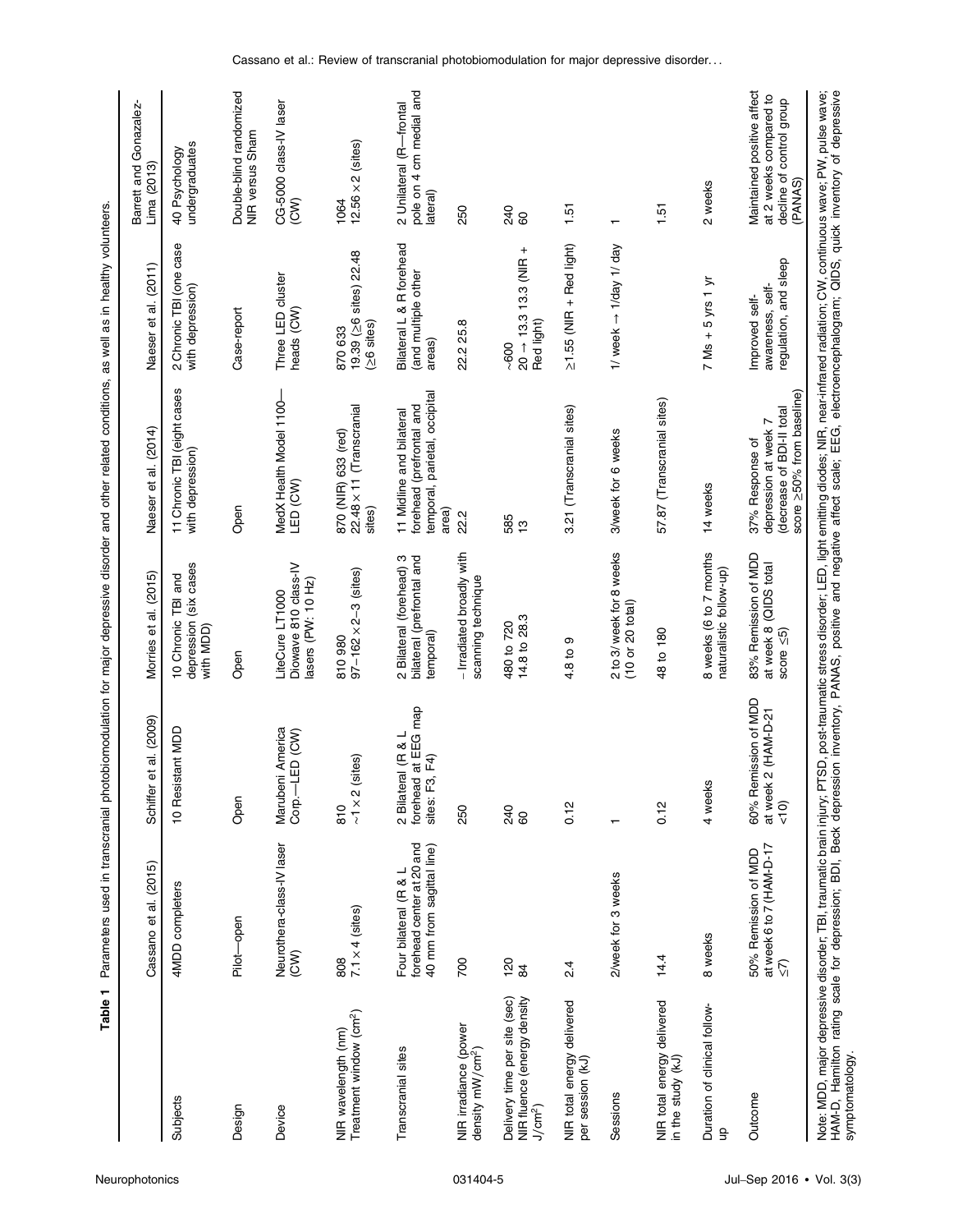treatment session, the NIR light (808 nm) was administered to the forehead bilaterally at four sites (2 min per site, 12.56 cm<sup>2</sup> spot area each). We used a laser instrument, Neurothera (class-IV laser), produced by Photothera Inc. The treatment parameters were the following: NIR irradiance of 700 mW/cm<sup>2</sup> and fluence of 84 J/cm<sup>2</sup>, for a total NIR energy of 2.40 kJ per session (Table 1). The baseline HAM-D-17 total scores averaged 19.8  $\pm$ 4.35 (SD). Two of four treatment-completers (50%) achieved remission with HAM-D-17s of 4 and 3 at weeks 6 and 7, respectively. At endpoint, the mean HAM-D-17 total scores was  $13 \pm$ 5.35 (SD). The NIR treatment was well tolerated with only one adverse event (transient, mild diarrhea in a subject with irritable bowel syndrome). While our findings were limited by our small sample size, they support the hypotheses that transcranial PBM could be an effective treatment for MDD.

While most transcranial PBM treatments have been conducted with sources of continuous light, at least one group (Neuro-Laser Foundation in Denver, Colorado) has experimented with pulsed light in TBI. $90,91$  This contribution is potentially relevant to the field, as in animal models of TBI it appears that pulsed NIR light might be more effective than continuous wave light. $18$  While all 10 TBI subjects experienced symptoms of depression [Quick Inventory of Depressive Symptomatology (QIDS) mean total score  $12.9 \pm 4.6$  SD], six from this case series were also diagnosed with MDD. Morries et al.<sup>[91](#page-10-0)</sup> used class-IV lasers for transcranial PBM (LiteCure and Diowave), delivering a dual wavelength of 980 and 808 nm with 9 to 13 W average power (Table 1). Despite the high power instrument, delivering approximately double the power used by our group in Boston, Massachu-setts,<sup>[89](#page-10-0)</sup> Morries et al. did not observe any thermal skin hazard, as the skin temperature increase was negligible and temperature changes (checked with a laser thermometer) never exceeded 1°C to 3°C. Despite the very high irradiance, the reported fluence (14.8 to 28.3 J/cm<sup>2</sup>) was less than what safely delivered by the Photothera device in several hundred patients.<sup>[10](#page-8-0)–[12](#page-8-0)[,92](#page-10-0)</sup> The high PBM irradiance used by Morries et al. was somewhat mitigated by the pulsed source, which decreases the actual time of exposure to NIR light.<sup>[91](#page-10-0)</sup> The overall time of exposure, averaging 10 min per site, was twice as long as the exposure time used in our clinic (4 min per each hemiside<sup>[89](#page-10-0)</sup>). However, Morries et al. also used a much larger surface on the forehead  $(132 \text{ cm}^2 \text{ per site on average})$  while aiming at the frontal cortex (roughly twice as much as the treatment area in our study). Morries et al. were able to irradiate such a wide area using a paced scanning technique, with the light source in continuous motion over the skin surface, which further explains why the actual fluence may have reportedly been maintained within a safe range. At endpoint, patients  $(n = 10)$  experienced a significant reduction of their depressive symptoms (mean QIDS total score  $2.2 \pm 2.3$  SD).<sup>[91](#page-10-0)</sup> All six subjects with MDD responded to the treatment (decrease of QIDS total score  $\geq 50\%$  from baseline) and five remitted from depression (QIDS total score  $\leq 5$ ).

Similar benefits were observed in a separate cohort of TBI patients with comorbid depression. Naeser et al. (VA Boston Health Care System) reported on a cohort of eight TBI subjects with comorbid depression who were treated with a standardized protocol of transcranial PBM.<sup>[93](#page-10-0)</sup> All patients were treated with a three LED cluster heads instrument (MedX Health Model 1100, Toronto). The parameters used for the treatment were the following: PBM wavelength: 870 nm (NIR) and 633 nm (red light), irradiance: 22.2 mW∕cm2, fluence: 13 J∕cm<sup>2</sup>, time: ∼10 min (585 sec) per site. The NIR light was applied three times per week for 6 weeks (18 sessions), on 11 sites for about 10 min per site (the total duration of each session was  $20 \text{ min.}^{93}$  $20 \text{ min.}^{93}$  $20 \text{ min.}^{93}$  The sites on the skull were chosen on the midline from front to back, and bilaterally on frontal, parietal, and temporal areas; the cortical targets included the DLPFC and the central executive network (Table 1). The eight subjects were identified as having mild, moderate, or severe depression based on the BDI-II total score (mean BDI-II total scores were  $22 \pm 7.4$  SD). Three subjects (37%) showed antidepressant response (decrease of BDI-II total score ≥50% from baseline) after 6 weeks of PBM treatment (mean BDI-II total scores were  $14.8 \pm 6.5$  SD). Two of them maintained the antidepressant response after 8 additional weeks of follow-up.<sup>93</sup> The lower response rates observed, compared to the prior studies in depressed subjects, could be related to the comorbidity with TBI, to the study sample, or to the different technique and parameters used for transcranial PBM.

#### 10 Preliminary Clinical Evidence for the Treatment of Psychiatric Comorbidity with Transcranial Photobiomodulation

#### 10.1 Traumatic Brain Injury

While only one randomized controlled trial (RCT) has been published assessing the impact on cognition of transcranial PBM (see Section 8), several reports have shown its therapeutic effects in TBI patients with highly comorbid depression.

Two case reports in patients with TBI suggested that transcranial PBM improved sustained attention, memory, and executive functions. Both patients were treated with an instrument with three separate LED cluster heads. The parameters used for the treatment were the following: wavelength: 870 (NIR) and 633 nm (red light), irradiance: 22.2 to 25.8 mW/cm<sup>2</sup>, flu-ence: 13.3 J/cm<sup>2</sup>, time: 10 min per site (Table 1).<sup>[94](#page-10-0)</sup> While the irradiance was one order of magnitude less than the one used in healthy volunteers,<sup>88</sup> the exposure time was about one order of magnitude longer and three to five times as many sites were irradiated.[94](#page-10-0) Factoring in also the larger surface of irradiation (greater number of sites), it is likely that the actual energy delivered to the scalp was similar for the TBI patients to what was delivered to the healthy volunteers by Barrett and Gonzalez-Lima.<sup>[88](#page-10-0)</sup> Notably, symptoms began to recur if the patients did not maintain daily PBM treatments. This may reflect the relatively minute amounts of photonic energy that penetrated skin and scalp to reach the surface of the brain.

The same group, Naeser et al. $93$  reported on a cohort of 11 subjects with chronic mild TBI who were treated with a very similar PBM protocol (Table 1). The 11 subjects presented persistent cognitive dysfunction. Neuropsychological testing was performed at baseline, after 6 weeks of NIR treatment and after 4 and 8 weeks of additional follow-up. A significant effect was observed for transcranial NIR treatment over time on attention, inhibition and inhibition switching at the Stroop task (Trial 3 and 4). $^{93}$  $^{93}$  $^{93}$  Naeser et al. also observed a significant improvement of verbal learning and memory, as well as on long-delay free recall at the California Verbal Learning Test (CVLT)-II. Participants and family reported better ability to perform social, interpersonal, and occupational functions in treated subjects.<sup>[93](#page-10-0)</sup>

Similar functional improvements were reported by Morries et al. in 10 patients with chronic TBI treated with transcranial pulse PBM (Table 1), including improvement of work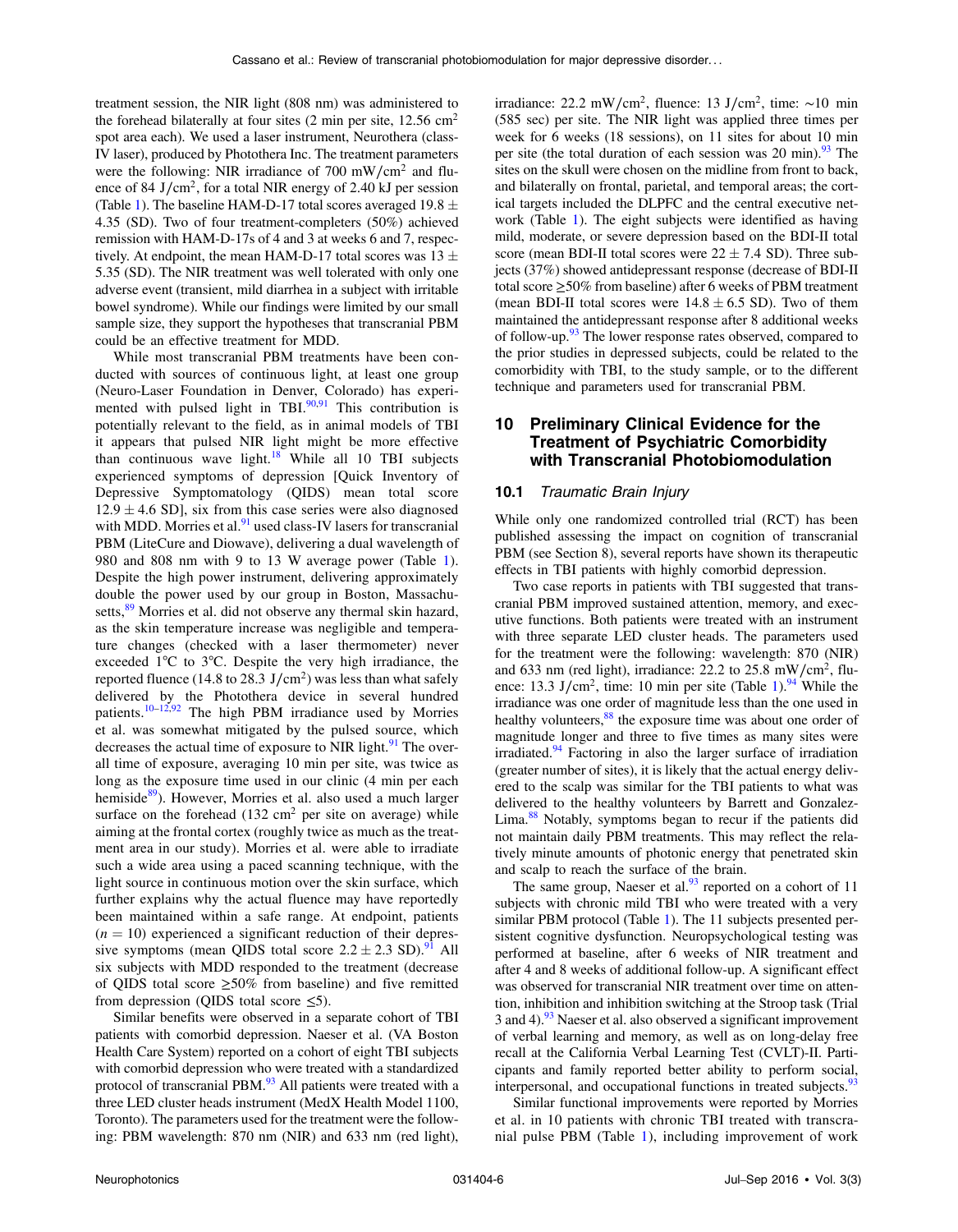performance or return to work and overall dramatic improvements of quality of life, assessed by the patient (diary), by family members (spousal diary), and by the treating clinician.<sup>[91](#page-10-0)</sup>

#### 10.2 Anxiety and Post-Traumatic Stress Syndrome

In the aforementioned cohorts, anxiety disorders were also frequently comorbid. Similar to depressive manifestations, anxiety symptoms appeared to respond to PBM. Schiffer et al.<sup>[40](#page-9-0)</sup> treated nine subjects with comorbid anxiety and traumatic stress disorders (mean HAM-A total score  $23.0 \pm 12.2$  SD) with transcranial PBM (Table 1). The study showed a significant improvement in anxiety at weeks 2 and 4 (delta HAM-A total score were 14.9 and 9, respectively). $^{40}$  $^{40}$  $^{40}$  Further, all three patients with PTSD were among those achieving significant anxiety reduction by week 2 (HAM-A total score decrease  $\geq 50\%$ ).

One of the two cases with chronic TBI reported by Naeser et al. was a 52-year-old veteran with comorbid PTSD. After few months of treatment with transcranial PBM (Table 1), she noticed improvement in self-awareness and self-regulation in both social and work milieus. These benefits were attributed to improved sleep and reduced impulsivity, irritation and anger, consistent with common PTSD symptoms.<sup>[94](#page-10-0)</sup> After 4 months of treatment her medical disability was discontinued and she returned to her prior work.<sup>94</sup> In Naeser et al.<sup>[93](#page-10-0)</sup> there was a cohort of 11 patients with chronic TBI, and all four patients with PTSD had clinically meaningful reductions in related symptoms (Table 1). These preliminary clinical data are in line with a report from Rojas et al.<sup>[95](#page-10-0)</sup> on the therapeutic effects of PBM on anxiety and post-traumatic syndromes. Transcranial PBM (660 nm) improved fear extinction and lessened fear recall in a rat model of fear conditioning and extinction.<sup>95</sup>

#### 10.3 Insomnia

Transcranial PBM (658 nm) has been demonstrated to improve sleep quality in Chinese female basketball players. Zhao et al., <sup>96</sup> at the China Institute of Sports Science in Beijing, randomly assigned 20 athletes to receive red light or sham. The light was administered for 30 min for 14 consecutive nights. A whole-body red-light treatment machine (Shanghai Dayou PDT Technology Co, Ltd., Shanghai, China) with a fluence of 30 J/cm<sup>2</sup> was used. Sleep quality improved significantly with this intervention, as measured by the Pittsburgh Sleep Quality Index, as well as serum melatonin levels, and endurance perfor-mance of the players.<sup>[96](#page-10-0)</sup> While the aforementioned study used a whole body irradiation instead of just transcranial irradiation, some inferences can be made on the possible role of transcranial PBM in the treatment of sleep disturbances.

The case-report and case-series (already mentioned above) discussing the treatment of chronic TBI with transcranial PBM also suggests a possible hypnotic effect (Table 1).  $91,93,94$  A confounding factor for our interpretation of these effects of transcranial PBM on sleep is the high prevalence of comorbid mood and anxiety disorders, as well as the primary diagnosis of TBI. To our knowledge, there are no published data on the hypnotic effect of transcranial PBM in primary insomnia.

#### 10.4 Suicidal Ideation

Preliminary data from our group suggest a possible therapeutic effect of transcranial PBM on suicidal ideation.<sup>89</sup> In our cohort of four treatment-completers, two subjects achieved remission from MDD and from suicidal ideation (i.e., the Concise Health Risk Tracking scale—CHRT—scores decreased from 28 to 5 and from 17 to 2, respectively, at weeks 6 and 7). Morries et al. also found that TBI subjects  $(n = 10)$  treated with transcranial PBM (Table 1) had a remarkable improvement in suicidal ideation.<sup>[91](#page-10-0)</sup> All patients denied any suicidal thoughts at endpoint, including two and three who were previously thinking of suicide or death "several times a day in depth" and "several times a week for several minutes," respectively (QIDS item #12 = 3 and 2). The mean QIDS item #12 was  $1.4 \pm 1.2$  SD at baseline and 0 at endpoint ( $n = 10$ ;  $p = 0.002$ ; unpublished data). If confirmed in a larger sample of at risk subjects, the therapeutic effect of transcranial PBM on suicidal ideation could stem from its antidepressant and anxiolytic effects, as well as from its effects on cognition.<sup>97</sup>

#### 11 Appraising the Literature on Transcranial Photobiomodulation

Overall, our paper is extracting information from very few studies. The number of actual studies of PBM on MDD is very small, inclusive of very few actual participants. Therefore, the evidence in the literature for the treatment of MDD and related conditions with transcranial PBM is very preliminary. Also, it is at times difficult to extricate the effects on mood, anxiety, cognition, sleep, and suicidal ideation, as these constructs are inexorably linked in the populations under study. In the spirit of completeness, we have included sections covering suicidal ideation and insomnia, despite sparse evidence in regards of the use of transcranial PBM for these conditions. Highlighting all these conditions might help defining future areas of investigation in the field of psychiatric PBM. Future studies should include sham treatments when exploring the therapeutic effects of transcranial PBM, given high placebo effect associated with device procedures $98$  and with frequent clinical visits.<sup>[99](#page-10-0)</sup> An adequate sham-controlled study should be using only invisible light (NIR as opposed to red light) and either adequate cooling in both treatment arms or a source of heat for the sham to prevent unblinding.

#### 12 Conclusions

Transcranial PBM is safe and well-tolerated. While there are no documented incidents of retinal or skin injury in patients treated with transcranial PBM, patients generally wear eye protections whenever receiving laser light. The preliminary data reviewed in this paper suggest the efficacy of transcranial PBM for the treatment of depression, anxiety, and cognitive impairment. In the absence of RCTs—testing the safety and efficacy of transcranial PBM for psychiatric disorders—scientific skepticism remains appropriate. This review paper is intended to draw more attention from the scientific community toward a promising field in need of further research. Given the low cost of LED devices and the FDA approval for their over-the-counter use, there is potential for wide dissemination of transcranial PBM, if proven to be safe and effective in psychiatric patients. Given the potential risk of injury when high-powered NIR devices are used by untrained personnel or laypersons, over-the-counter availability is not recommended for devices emitting greater than 1 W.

#### Acknowledgments

The authors would like to thank Dr. Larry Morries for sharing his raw data on depressive outcomes in TBI subjects for additional analyses on suicidality, presented in this paper.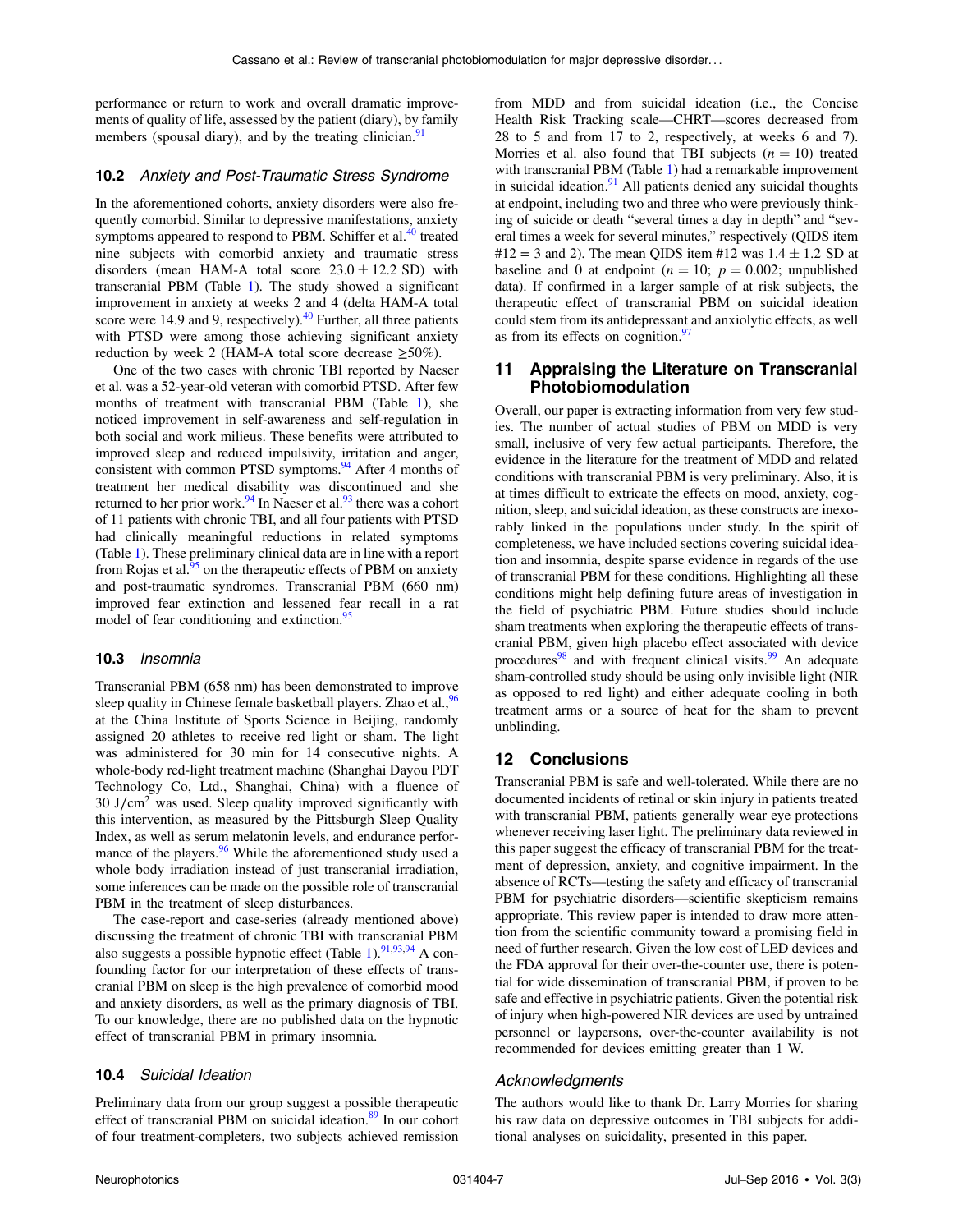<span id="page-8-0"></span>Financial Disclosures: Dr. P. Cassano's salary was supported by the Harvard Psychiatry Department (Dupont-Warren Fellowship and Livingston Award), by the Brain and Behavior Research Foundation (NARSAD Young Investigator Award), and by the Photothera Inc. unrestricted grant. Drug donation from TEVA. Travel reimbursement from Pharmacia-Upjohn. Dr. M. Hamblin was supported by US NIH Grant No. R01AI050875, by Air Force Office of Scientific Research Grant No. FA9550-13-1-0068, by US Army Medical Research Acquisition Activity Grant No. W81XWH-09-1-0514, and by US Army Medical Research and Materiel Command Grant No. W81XWH-13-2-0067. Research grants and consulting fees from Photothera Inc. Scientific Advisory Board of Transdermal Cap Inc (LLLT for hair regrowth). Dr. D. Iosifescu: In the last three years, he has been a consultant for Avanir, CNS Response, INSYS Therapeutics, Lundbeck, Otsuka, Servier, Sunovion and has received research support through Mount Sinai from Alkermes, Astra Zeneca, Brainsway, Euthymics, Neosync, Roche, and Shire. Theodore A. Henderson MD, PhD, is president of The Synaptic Space, a medical consulting firm. He is president of Dr. Theodore Henderson, Inc., a clinical service firm. He is co-owner of Neuro-Luminance, a clinical service organization. He is president of the International Society of Applied Neuroimaging. He is vice-president of the Neuro-Laser Foundation, a nonprofit foundation. Mr. S. Petrie reported no financial disclosures.

#### References

- 1. I. Kochevar, M. Pathak, and J. Parrish, "Photophysics, photochemistry, and photobiology," in Fitzpatrick's Dermatology in General Medicine, pp. 220–229, McGraw-Hill, New York (1999).
- 2. P. Schroeder et al., "Photoprotection beyond ultraviolet radiation– effective sun protection has to include protection against infrared A radiation-induced skin damage," [Skin Pharmacol. Physiol.](http://dx.doi.org/10.1159/000257259) 23(1), 15–17 (2010).
- 3. C. Ferraresi, M. R. Hamblin, and N. A. Parizotto, "Low-level laser (light) therapy (LLLT) on muscle tissue: performance, fatigue and repair benefited by the power of light," *[Photonics Lasers Med.](http://dx.doi.org/10.1515/plm-2012-0032)* 1(4), 267-286 (2012).
- 4. M. E. Chaves et al., "Effects of low-power light therapy on wound healing: LASER x LED," [An. Bras. Dermatol.](http://dx.doi.org/10.1590/abd1806-4841.20142519) 89(4), 616–623 (2014).
- 5. L. B. Harkless et al., "Improved foot sensitivity and pain reduction in patients with peripheral neuropathy after treatment with monochromatic infrared photo energy—MIRE," [J. Diabetes Complications](http://dx.doi.org/10.1016/j.jdiacomp.2005.06.002) 20(2), 81–87 (2006).
- 6. G. Allais et al., "Non-pharmacological approaches to chronic headaches: transcutaneous electrical nerve stimulation, lasertherapy and acupuncture in transformed migraine treatment," Neurol. Sci. 24(Suppl. 2), S138–S142 (2003).
- 7. B. Hersant et al., "Current indications of low-level laser therapy in plastic surgery: a review," *[Photomed. Laser Surg.](http://dx.doi.org/10.1089/pho.2014.3822)* 33(5), 283–297 (2015).
- 8. B. A. Russell, N. Kellett, and L. R. Reilly, "A study to determine the efficacy of combination LED light therapy (633 nm and 830 nm) in facial skin rejuvenation," J. Cosmet. Laser Ther. 7(3–4), 196–200 (2005).
- 9. D. T. Delpy et al., "Cerebral monitoring in newborn infants by magnetic resonance and near infrared spectroscopy," [Scand. J. Clin. Lab. Invest.](http://dx.doi.org/10.1080/00365518709168165) [Suppl.](http://dx.doi.org/10.1080/00365518709168165) 47(188), 9-17 (1987).
- 10. P. A. Lapchak et al., "Transcranial near-infrared light therapy improves motor function following embolic strokes in rabbits: an extended therapeutic window study using continuous and pulse frequency delivery modes," [Neuroscience](http://dx.doi.org/10.1016/j.neuroscience.2007.07.002) 148(4), 907–914 (2007).
- 11. P. A. Lapchak, J. Wei, and J. A. Zivin, "Transcranial infrared laser therapy improves clinical rating scores after embolic strokes in rabbits," [Stroke](http://dx.doi.org/10.1161/01.STR.0000131808.69640.b7) 35(8), 1985–1988 (2004).
- 12. A. Oron et al., "Low-level laser therapy applied transcranially to rats after induction of stroke significantly reduces long-term neurological deficits," [Stroke](http://dx.doi.org/10.1161/01.STR.0000242775.14642.b8) 37(10), 2620-2624 (2006).
- 13. L. Detaboada et al., "Transcranial application of low-energy laser irradiation improves neurological deficits in rats following acute stroke," [Lasers Surg. Med](http://dx.doi.org/10.1002/lsm.20256). 38(1), 70-73 (2006).
- 14. Y. Lampl, "Laser treatment for stroke," [Expert Rev Neurother.](http://dx.doi.org/10.1586/14737175.7.8.961) 7(8), 961–965 (2007).
- 15. W. Hacke et al., "Transcranial laser therapy in acute stroke treatment results of neurothera effectiveness and safety trial 3, a phase III clinical end point device trial," [Stroke](http://dx.doi.org/10.1161/STROKEAHA.114.005795) 45(11), 3187-3193 (2014).
- 16. Y. Lampl et al., "Infrared laser therapy for ischemic stroke: a new treatment strategy results of the neurothera effectiveness and safety trial-1 (NEST-1)," [Stroke](http://dx.doi.org/10.1161/STROKEAHA.106.478230) 38(6), 1843–1849 (2007).
- 17. J. A. Zivin et al., "Effectiveness and safety of transcranial laser therapy for acute ischemic stroke," [Stroke](http://dx.doi.org/10.1161/STROKEAHA.109.547547) 40(4), 1359–1364 (2009).
- 18. T. Ando et al., "Comparison of therapeutic effects between pulsed and continuous wave 810-nm wavelength laser irradiation for traumatic brain injury in mice," [PLoS One](http://dx.doi.org/10.1371/journal.pone.0026212) 6(10), e26212-e26220 (2011).
- 19. Y. Y. Huang et al., "Transcranial low level laser (light) therapy for traumatic brain injury," [J. Biophotonics](http://dx.doi.org/10.1002/jbio.201200077) 5, 827–837 (2012).
- 20. W. Xuan et al., "Low-level laser therapy for traumatic brain injury in mice increases brain derived neurotrophic factor (BDNF) and synapto-genesis," [J. Biophotonics](http://dx.doi.org/10.1002/jbio.201400069) 9999(9999) 502-511 (2014).
- 21. W. Xuan et al., "Transcranial low-level laser therapy enhances learning, memory, and neuroprogenitor cells after traumatic brain injury in mice," [J. Biomed. Opt.](http://dx.doi.org/10.1117/1.JBO.19.10.108003) 19(10), 108003 (2014).
- 22. W. Xuan et al., "Transcranial low-level laser therapy improves neurological performance in traumatic brain injury in mice: effect of treatment repetition regimen,"  $PLoS$  One 8(1), e53454 (2013).
- 23. M. A. Naeser and M. R. Hamblin, "Potential for transcranial laser or LED therapy to treat stroke, traumatic brain injury, and neurodegener-ative disease," [Photomed. Laser Surg.](http://dx.doi.org/10.1089/pho.2011.9908) 29(7), 443-446 (2011).
- 24. M. A. Naeser et al., "Improved cognitive function after transcranial, light-emitting diode treatments in chronic, traumatic brain injury: two case reports," [Photomed. Laser Surg.](http://dx.doi.org/10.1089/pho.2010.2814) 29(5), 351–358 (2011).
- 25. M. A. Naeser et al., "Significant improvements on cognitive performance post-transcranial, red/near-infrared LED treatments in chronic, mild TBI: open-protocol study," *[J. Neurotrauma](http://dx.doi.org/10.1089/neu.2013.3244)* 31(11), 1008-1017 (2014).
- 26. S. Purushothuman et al., "The impact of near-infrared light on dopaminergic cell survival in a transgenic mouse model of parkinsonism," [Brain Res.](http://dx.doi.org/10.1016/j.brainres.2013.08.047) 1535, 61–70 (2013).
- 27. L. De Taboada et al., "Transcranial laser therapy attenuates amyloidbeta peptide neuropathology in amyloid-beta protein precursor trans-genic mice," [J. Alzheimers Dis.](http://dx.doi.org/10.3233/JAD-2010-100894) 23(3), 521-535 (2011).
- 28. E. A. Kim et al., "Macular degeneration in an arc welder," Ind. Health," 45(2), 371–373 (2007).
- 29. C. M. Moore et al., "Lower levels of nucleoside triphosphate in the basal ganglia of depressed subjects: a phosphorous-31 magnetic resonance spectroscopy study," [Am. J. Psychiatry](http://dx.doi.org/10.1176/ajp.154.1.116) 154(1), 116-118 (1997).
- 30. H.-P. Volz et al., "31P magnetic resonance spectroscopy in the frontal lobe of major depressed patients," [Eur. Arch. Psychiatry Clin. Neurosci.](http://dx.doi.org/10.1007/s004060050052) 248(6), 289–295 (1998).
- 31. P. F. Renshaw et al., "Multinuclear magnetic resonance spectroscopy studies of brain purines in major depression," [Am. J. Psychiatry](http://dx.doi.org/10.1176/appi.ajp.158.12.2048) 158(12), 2048–2055 (2001).
- 32. D. V. Iosifescu et al., "Brain bioenergetics and response to triiodothy-ronine augmentation in major depressive disorder," [Biol. Psychiatry](http://dx.doi.org/10.1016/j.biopsych.2007.11.020) 63(12), 1127–1134 (2008).
- 33. P. Videbech, "PET measurements of brain glucose metabolism and blood flow in major depressive disorder: a critical review," [Acta](http://dx.doi.org/10.1034/j.1600-0447.2000.101001011.x) [Psychiatr. Scand.](http://dx.doi.org/10.1034/j.1600-0447.2000.101001011.x) 101(1), 11–20 (2000).
- 34. H. S. Mayberg et al., "Regional metabolic effects of fluoxetine in major depression: serial changes and relationship to clinical response," [Biol.](http://dx.doi.org/10.1016/S0006-3223(00)01036-2) [Psychiatry](http://dx.doi.org/10.1016/S0006-3223(00)01036-2) 48(8), 830–843 (2000).
- 35. W. C. Drevets, W. Bogers, and M. E. Raichle, "Functional anatomical correlates of antidepressant drug treatment assessed using PET mea-sures of regional glucose metabolism," [Eur. Neuropsychopharmacol.](http://dx.doi.org/10.1016/S0924-977X(02)00102-5) 12(6), 527–544 (2002).
- 36. S. Kennedy et al., "Differences in brain glucose metabolism between responders to CBT and venlafaxine in a 16-week randomized controlled trial," [Am. J. Psychiatry](http://dx.doi.org/10.1176/ajp.2007.164.5.778) 164(5), 778–788 (2007).
- 37. W. Yu et al., "Photomodulation of oxidative metabolism and electron chain enzymes in rat liver mitochondria," [Photochem. Photobiol.](http://dx.doi.org/10.1111/j.1751-1097.1997.tb03239.x) 66(6), 866–871 (1997).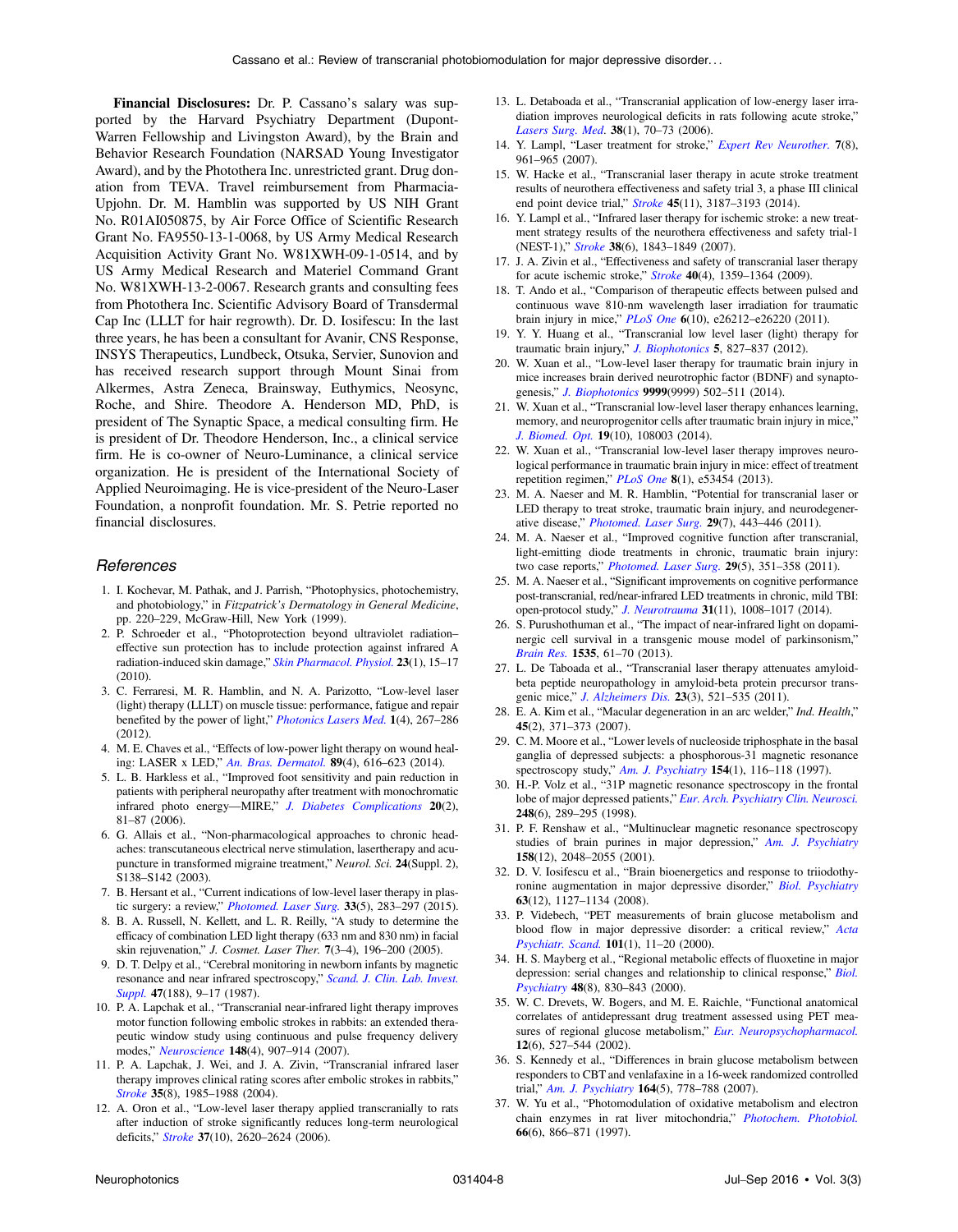- <span id="page-9-0"></span>38. N. Mochizuki-Oda et al., "Effects of near-infra-red laser irradiation on adenosine triphosphate and adenosine diphosphate contents of rat brain tissue," [Neurosci. Lett.](http://dx.doi.org/10.1016/S0304-3940(02)00159-3) 323(3), 207-210 (2002).
- 39. U. Oron et al., "Ga-As (808 nm) laser irradiation enhances ATP production in human neuronal cells in culture," *[Photomed. Laser Surg.](http://dx.doi.org/10.1089/pho.2007.2064)* 25(3), 180–182 (2007).
- 40. F. Schiffer et al., "Psychological benefits 2 and 4 weeks after a single treatment with near infrared light to the forehead: a pilot study of 10 patients with major depression and anxiety," [Behav. Brain Funct.](http://dx.doi.org/10.1186/1744-9081-5-46) 5, 46 (2009).
- 41. R. Shelton et al., "Altered expression of genes involved in inflammation and apoptosis in frontal cortex in major depression," [Mol. Psychiatry](http://dx.doi.org/10.1038/mp.2010.52) 16(7), 751–762 (2010).
- 42. N. Simon et al., "A detailed examination of cytokine abnormalities in major depressive disorder," [Eur. Neuropsychopharmacol.](http://dx.doi.org/10.1016/j.euroneuro.2007.06.004) 18(3), 230– 233 (2008).
- 43. C. L. Raison, L. Capuron, and A. H. Miller, "Cytokines sing the blues: inflammation and the pathogenesis of depression," [Trends Immunol.](http://dx.doi.org/10.1016/j.it.2005.11.006)  $27(1)$ , 24–31 (2006).
- 44. I. Goshen et al., "Brain interleukin-1 mediates chronic stress-induced depression in mice via adrenocortical activation and hippocampal neurogenesis suppression," [Mol. Psychiatry](http://dx.doi.org/10.1038/sj.mp.4002055) 13(7), 717–728 (2007).
- 45. D. Sasayama et al., "Increased cerebrospinal fluid interleukin-6 levels in patients with schizophrenia and those with major depressive disorder," [J. Psychiatr. Res.](http://dx.doi.org/10.1016/j.jpsychires.2012.12.001) 47(3), 401–406 (2013).
- 46. D. Lindqvist et al., "Interleukin-6 is elevated in the cerebrospinal fluid of suicide attempters and related to symptom severity," [Biol. Psychiatry](http://dx.doi.org/10.1016/j.biopsych.2009.01.030) 66(3), 287–292 (2009).
- 47. J. Levine et al., "Cerebrospinal cytokine levels in patients with acute depression," [Neuropsychobiology](http://dx.doi.org/10.1159/000026615) 40(4), 171-176 (1999).
- 48. H. Araki et al., "Reduction of interleukin-6 expression in human synoviocytes and rheumatoid arthritis rat joints by linear polarized near infrared light (Superlizer) irradiation," [Laser Ther.](http://dx.doi.org/10.5978/islsm.11-OR_01) 20(4), 293 (2011).
- 49. M. Yamaura et al., "Low level light effects on inflammatory cytokine production by rheumatoid arthritis synoviocytes," [Lasers Surg. Med.](http://dx.doi.org/10.1002/lsm.20766) 41(4), 282–290 (2009).
- 50. J. Khuman et al., "Low-level laser light therapy improves cognitive deficits and inhibits microglial activation after controlled cortical impact in mice," *[J. Neurotrauma](http://dx.doi.org/10.1089/neu.2010.1745)* 29(2), 408-417 (2012).
- 51. D. Barolet and A. Boucher, "Radiant near infrared light emitting diode exposure as skin preparation to enhance photodynamic therapy inflam-matory type acne treatment outcome," [Lasers Surg. Med.](http://dx.doi.org/10.1002/lsm.20886) 42(2), 171-178 (2010).
- 52. A. Sarandol et al., "Major depressive disorder is accompanied with oxidative stress: short‐term antidepressant treatment does not alter oxidative–antioxidative systems," [Hum. Psychopharmacol.](http://dx.doi.org/10.1002/hup.829) 22(2), 67– 73 (2007).
- 53. İ. Eren, M. Nazıroğlu, and A. Demirdaş, "Protective effects of lamotrigine, aripiprazole and escitalopram on depression-induced oxidative stress in rat brain," [Neurochem. Res.](http://dx.doi.org/10.1007/s11064-007-9289-x) 32(7), 1188-1195 (2007).
- 54. J. D. Hayes and L. I. McLellan, "Glutathione and glutathione-dependent enzymes represent a co-ordinately regulated defence against oxidative stress," [Free Radical Res.](http://dx.doi.org/10.1080/10715769900300851) 31(4), 273–300 (1999).
- 55. D. C. Shungu et al., "Increased ventricular lactate in chronic fatigue syndrome. III. Relationships to cortical glutathione and clinical symptoms implicate oxidative stress in disorder pathophysiology," [NMR](http://dx.doi.org/10.1002/nbm.2772) [Biomed.](http://dx.doi.org/10.1002/nbm.2772) 25(9), 1073–1087 (2012).
- 56. D. Del Rio, A. J. Stewart, and N. Pellegrini, "A review of recent studies on malondialdehyde as toxic molecule and biological marker of oxidative stress," [Nutr. Metab. Cardiovasc. Dis.](http://dx.doi.org/10.1016/j.numecd.2005.05.003) 15(4), 316–328 (2005).
- 57. J. A. Tainer et al., "Structure and mechanism of copper, zinc superoxide dismutase," [Nature](http://dx.doi.org/10.1038/306284a0) 306, 284-287 (1983).
- 58. M. E. Ozcan et al., "Antioxidant enzyme activities and oxidative stress in affective disorders," *[Int. Clin. Psychopharmacol.](http://dx.doi.org/10.1097/00004850-200403000-00006)* 19(2), 89-95 (2004).
- 59. P. Chelikani, I. Fita, and P. Loewen, "Diversity of structures and proper-ties among catalases," [Cell. Mol. Life Sci.](http://dx.doi.org/10.1007/s00018-003-3206-5) 61(2), 192-208 (2004).
- 60. S. Shi et al., "Protective effect of nitric oxide against oxidative stress under ultraviolet-B radiation," [Nitric Oxide](http://dx.doi.org/10.1016/j.niox.2005.04.006) 13(1), 1-9 (2005).
- 61. D. A. Wink et al., "Nitric oxide protects against alkyl peroxide-mediated cytotoxicity: further insights into the role nitric oxide plays in oxidative stress," [Arch. Biochem. Biophys.](http://dx.doi.org/10.1006/abbi.1995.1310) 319(2), 402–407 (1995).
- 62. İ. Eren et al., "Venlafaxine modulates depression-induced oxidative stress in brain and medulla of rat," [Neurochem. Res.](http://dx.doi.org/10.1007/s11064-006-9258-9) 32(3), 497–505 (2007).
- 63. C. F. Rizzi et al., "Effects of low‐level laser therapy (LLLT) on the nuclear factor (NF)‐κB signaling pathway in traumatized muscle," [Lasers Surg. Med.](http://dx.doi.org/10.1002/lsm.20371) 38(7), 704–713 (2006).
- 64. I. N. Mungrue, M Husain, and D. J. Stewart, "The role of NOS in heart failure: lessons from murine genetic models," [Heart Failure Rev.](http://dx.doi.org/10.1023/A:1020762401408) 7(4), 407–422 (2002).
- 65. L. Chludzińska et al., "Near-infrared radiation protects the red cell membrane against oxidation," [Blood Cells Mol. Dis.](http://dx.doi.org/10.1016/j.bcmd.2005.04.003) 35(1), 74–79 (2005).
- 66. A. Dranovsky and R. Hen, "Hippocampal neurogenesis: regulation by stress and antidepressants," [Biol. Psychiatry](http://dx.doi.org/10.1016/j.biopsych.2006.03.082) 59(12), 1136-1143 (2006).
- 67. R. S. Duman and L. M. Monteggia, "A neurotrophic model for stress-related mood disorders," [Biol. Psychiatry](http://dx.doi.org/10.1016/j.biopsych.2006.02.013) 59(12), 1116-1127 (2006).
- 68. G. Kempermann and G. Kronenberg, "Depressed new neurons?—adult hippocampal neurogenesis and a cellular plasticity hypothesis of major depression," *[Biol. Psychiatry](http://dx.doi.org/10.1016/S0006-3223(03)00319-6)* 54(5), 499-503 (2003).
- 69. B. Jacobs, H. Van Praag, and F. Gage, "Adult brain neurogenesis and psychiatry: a novel theory of depression," [Mol. Psychiatry](http://dx.doi.org/10.1038/sj.mp.4000712) 5(3), 262– 269 (2000).
- 70. S. Campbell and G. MacQueen, "The role of the hippocampus in the pathophysiology of major depression," J. Psychiatry Neurosci. 29(6), 417–426 (2004).
- 71. M. R. Drew and R. Hen, "Adult hippocampal neurogenesis as target for the treatment of depression," CNS Neurol. Disord. Drug Targets 6(3), 205–218 (2007).
- 72. A. Sahay and R. Hen, "Adult hippocampal neurogenesis in depression," [Nat. Neurosci.](http://dx.doi.org/10.1038/nn1969) 10(9), 1110–1115 (2007).
- 73. B. Vollmayr, M. M. Mahlstedt, and F. A. Henn, "Neurogenesis and depression: what animal models tell us about the link," [Eur. Arch.](http://dx.doi.org/10.1007/s00406-007-0734-2) [Psychiatry Clin. Neurosci.](http://dx.doi.org/10.1007/s00406-007-0734-2) 257(5), 300–303 (2007).
- 74. D. J. David et al., "Neurogenesis-dependent and-independent effects of fluoxetine in an animal model of anxiety/depression," [Neuron](http://dx.doi.org/10.1016/j.neuron.2009.04.017) 62(4), 479–493 (2009).
- 75. L. Santarelli et al., "Requirement of hippocampal neurogenesis for the behavioral effects of antidepressants," [Science](http://dx.doi.org/10.1126/science.1083328) 301(5634), 805–809 (2003).
- 76. A. Giuliani et al., "Low infra red laser light irradiation on cultured neural cells: effects on mitochondria and cell viability after oxidative stress," [BMC Complement. Altern. Med.](http://dx.doi.org/10.1186/1472-6882-9-8) 9(1), 8 (2009).
- 77. J. C. Rojas et al., "Neuroprotective effects of near-infrared light in an in vivo model of mitochondrial optic neuropathy," [J. Neurosci.](http://dx.doi.org/10.1523/JNEUROSCI.3457-08.2008) 28(50), 13511–13521 (2008).
- 78. J. Eells et al., "Therapeutic photobiomodulation for methanol-induced retinal toxicity," [Proc. Natl. Acad. Sci. U. S. A.](http://dx.doi.org/10.1073/pnas.0534746100) 100(6), 3439–3444 (2003).
- 79. M. T. Wong-Riley et al., "Photobiomodulation directly benefits primary neurons functionally inactivated by toxins role of cytochrome c oxidase," [J. Biol. Chem.](http://dx.doi.org/10.1074/jbc.M409650200) 280(6), 4761–4771 (2005).
- 80. W. Xuan et al., "Transcranial low-level laser therapy improves neurological performance in traumatic brain injury in mice: effect of treatment repetition regimen," [PLoS One](http://dx.doi.org/10.1371/journal.pone.0053454)  $8(1)$ , e53454 (2013).
- 81. Q. Wu et al., "Low‐level laser therapy for closed‐head traumatic brain injury in mice: effect of different wavelengths," [Lasers Surg. Med.](http://dx.doi.org/10.1002/lsm.22003) 44(3), 218–226 (2012).
- 82. A. Oron et al., "Low-level laser therapy applied transcranially to mice following traumatic brain injury significantly reduces long-term neurological deficits," [J. Neurotrauma](http://dx.doi.org/10.1089/neu.2006.0198) 24(4), 651–656 (2007).
- 83. S. Michalikova et al., "Emotional responses and memory performance of middle-aged CD1 mice in a 3D maze: effects of low infrared light," [Neurobiol. Learning Mem.](http://dx.doi.org/10.1016/j.nlm.2007.07.014) 89(4), 480–488 (2008).
- 84. H. Chung et al., "The nuts and bolts of low-level laser (light) therapy," [Ann. Biomed. Eng.](http://dx.doi.org/10.1007/s10439-011-0454-7) 40(2), 516–533 (2012).
- 85. C. E. Tedford et al., "Quantitative analysis of transcranial and intrapar-enchymal light penetration in human cadaver brain tissue," [Lasers Surg.](http://dx.doi.org/10.1002/lsm.22343) [Med.](http://dx.doi.org/10.1002/lsm.22343) 47(4), 312-322 (2015).
- 86. T. A. Henderson and L. D. Morries, "Near-infrared photonic energy penetration– can infrared phototherapy effectively reach the human brain?," [Neuropsychiatr. Dis. Treat.](http://dx.doi.org/10.2147/NDT.S78182) 11, 2191–2208 (2015).